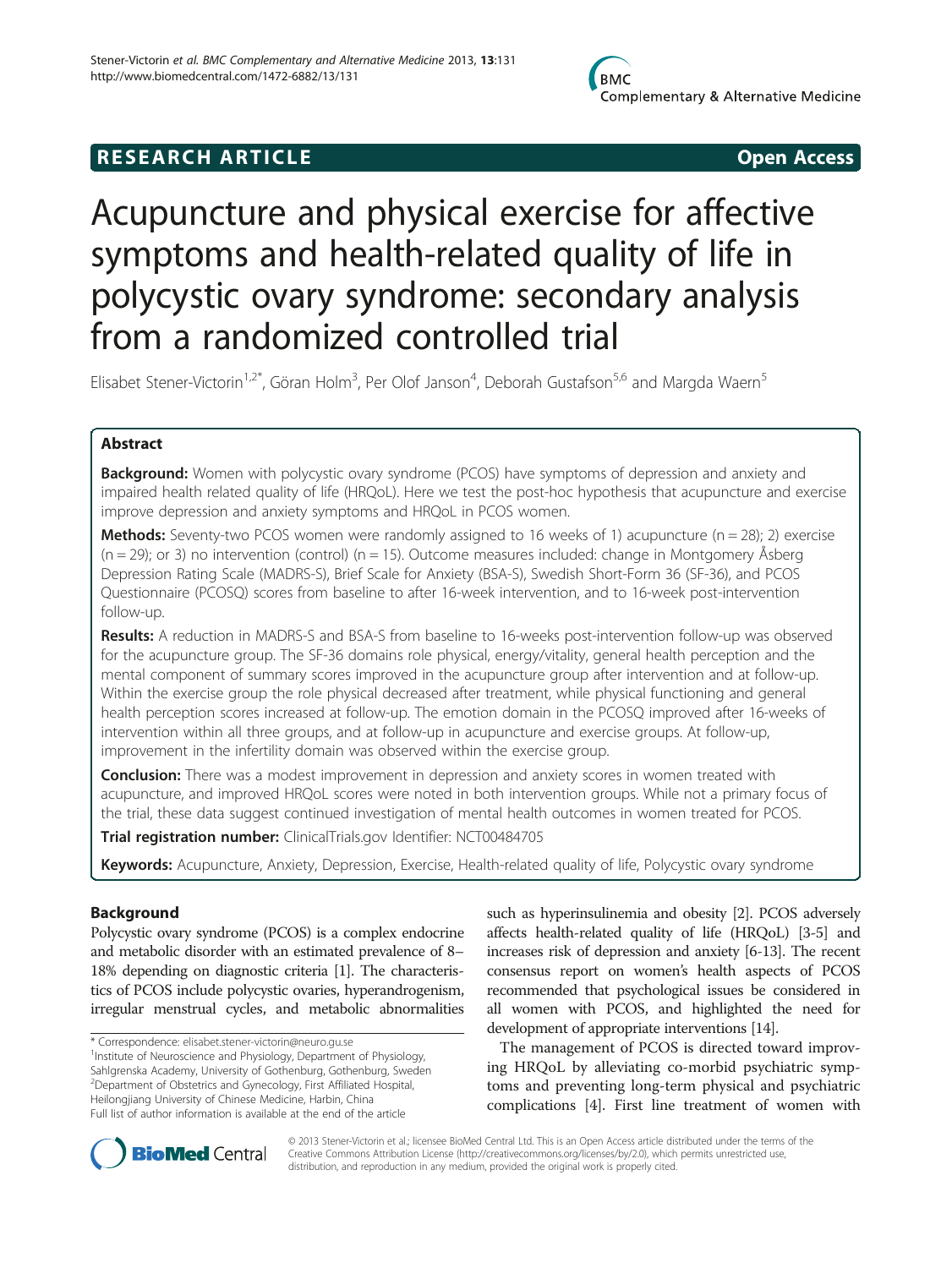PCOS is lifestyle intervention focusing on diet and exercise. In two studies, HRQoL measured by the polycystic ovary syndrome questionnaire (PCOSQ) improved across all domains after a lifestyle modification program [\[15,](#page-6-0)[16](#page-7-0)]. In obese and overweight PCOS women, diet plus exercise and diet alone decreased depression scores and improved the PCOSQ domains of emotion, body weight, and menstrual problems [\[17\]](#page-7-0).

Acupuncture with manual stimulation [[18,19\]](#page-7-0) and electrical stimulation of low-frequency, i.e. electro-acupuncture has been shown to be effective in the treatment of major depression disorder in women without PCOS [\[20-23\]](#page-7-0), and in women with depression during pregnancy [[24,25\]](#page-7-0) and post partum [\[26](#page-7-0)]. In women with PCOS, both a standardized acupuncture protocol with manual and electrical stimulation of low-frequency and physical exercise has been demonstrated to result in more regular menses and decrease hyperandrogenemia [[27](#page-7-0)]. Whether acupuncture also improves symptoms of anxiety and depression and/or HRQoL in these women has not been investigated. In women with breast cancer, 12 weeks of acupuncture improved HRQoL and sleep assessed with the Women's Health Questionnaire [\[28\]](#page-7-0), general well-being assessed with the Symptom Checklist and mood assessed with the Mood Scale [\[29\]](#page-7-0). Similarly, acupuncture improved HRQoL assessed by the short-form 36 (SF-36) in patients with chronic pain conditions, such as dysmenorrhea [\[30](#page-7-0)] and pain from osteoarthritis [\[31\]](#page-7-0).

Trials of physical exercise for the treatment of depression suggest that exercise is effective for decreasing depressive symptoms, although one recent large randomized controlled trials (RCT) reported no significant effect on depressive symptoms [\[32,33](#page-7-0)].

Because PCOS is a chronic disease that is often accompanied by symptoms of anxiety and depression and impaired HRQoL, with health implications across the lifespan, there is a need to evaluate treatment options that have few negative side effects, such as acupuncture and physical exercise. In this study, we tested the secondary hypothesis that affective symptoms and impaired HRQoL can be improved by acupuncture and physical exercise in women with PCOS.

## Methods

## Study design

The study is a secondary analysis of a prospective randomized clinical trial (RCT) [[27](#page-7-0)] in women with PCOS. All participants were Swedish women living in Gothenburg. The study was conducted at Sahlgrenska Academy at the University of Gothenburg, performed in accordance with Declaration of Helsinki, and approved by the Ethics Committee at the University of Gothenburg. The Clinical Trials Government Identifier number is NCT00484705. All participants gave written informed consent before entering the study.

#### Recruitment and participants

PCOS cases were recruited between November 2005 and January 2008 by newspaper advertisements in the local community. Eligible participants had ultrasoundverified (HDI 5000, ATL, Bothell, WA) polycystic ovaries with at least 12 follicles 2–9 mm and/or an ovarian volume ≥10 ml in one or both ovaries, together with oligo/amenorrhea and/or clinical signs of hyperandrogenism. Hyperandrogenism was defined as either; hirsutism with a Ferriman Gallwey (FG) score ≥8, and/or the presence of acne as defined by responding 'yes' to the question, Do you have acne? together with circulating total testosterone  $\geq 1.8$  nmol/L [\[34\]](#page-7-0). Oligomenorrhea was defined as an intermenstrual interval >35 days and fewer than eight menstrual bleedings in the past year. Amenorrhea was defined as no menstrual bleeding in the past 90 days.

Exclusion criteria were: age ≥38 years, any pharmacological treatment for PCOS within 12 weeks of study entry, or breast feeding within 24 weeks of study entry. Other exclusion criteria were cardiovascular disease, type 2 diabetes, and endocrine or neoplastic causes of hyperandrogenemia, including androgen-secreting tumors, Cushing's syndrome, congenital adrenal hyperplasia, and hyperprolactinaemia. In the RCT, women were randomly allocated in a 2:2:1 ratio to low-frequency EA, physical exercise, or no active intervention (control). A 2:2:1 ratio was used to facilitate recruitment. To ensure equal proportions of age and BMI in each study arm, randomization was stratified by those variables. Within each stratum, randomization was accomplished by computer using permuted blocks of 5. Based on the aforementioned inclusion and exclusion criteria, the final study population was comprised of 72 PCOS women who were assessed at baseline, followed by randomization to acupuncture  $(n = 28)$ , physical exercise  $(n = 29)$ , or no intervention ( $n = 15$ ) for 16 weeks [\[27](#page-7-0)].

#### Outcome measures

Questionnaires were completed at baseline, after the 16 week treatment, and 16 weeks after the last treatment. The outcome measure assessing symptoms of depression and anxiety was the CPRS-S-A [[35\]](#page-7-0), from which the subscales Montgomery Åsberg Depression Rating Scale (MADRS-S) [\[36](#page-7-0)] and the Brief Scale for Anxiety (BSA-S) [[37\]](#page-7-0) were extracted. MADRS-S and BSA-S each include 9 items, of which two are present in both scales. All items are rated on a 7-point Likert scale, where 0 indicates no symptoms and 6 an extremely pathological condition. Item ratings are summed, yielding a maximum value of 54 for each scale. A symptom burden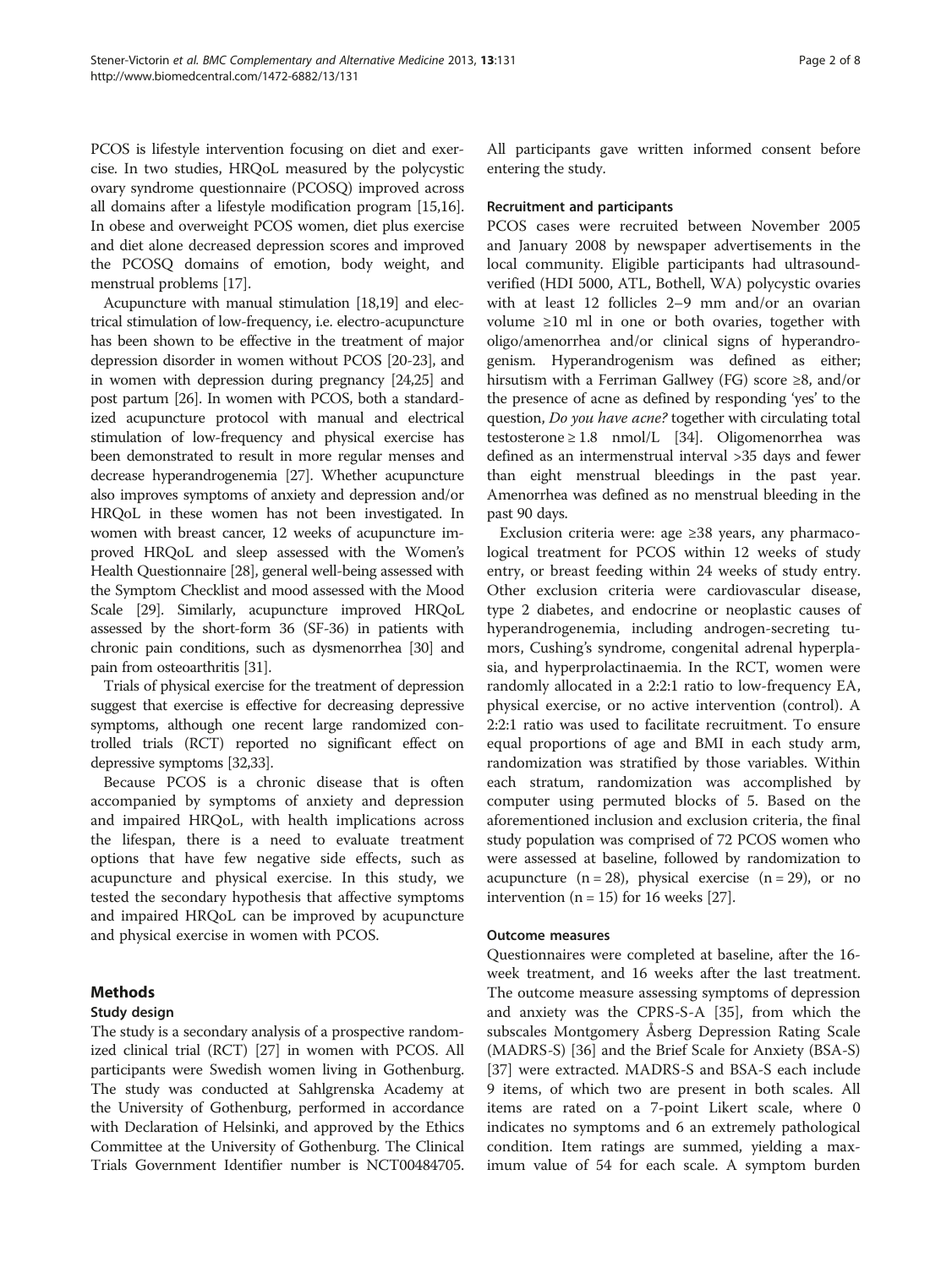of potential clinical relevance was defined as a sum total ≥11 on each scale [[10\]](#page-6-0).

The outcome measures to assess HRQoL were the generic SF-36 [\[38](#page-7-0)] and the disease-specific Polycystic Ovary Syndrome Questionnaire (PCOSQ) [[39,40](#page-7-0)]. SF-36 has 36 items, of which 35 are grouped into eight domains: 1) physical function, 2) role physical, 3) role emotional, 4) social functioning, 5) mental health, 6) energy/ vitality, 7) bodily pain, and 8) the experience of change in general health during the last year. The eight domains are scored from 0 (worst health) to 100 (best health). The Swedish version of the PCOSQ has been demonstrated to be valid and reliable [\[40](#page-7-0)]. It consists of 26 items grouped into five domains: emotions, body hair, weight concerns, infertility concerns, and menstrual irregularities. Each item is rated on a 7-point Likert scale, from 1 (poorest function) to 7 (optimal function).

#### Interventions

The acupuncture treatment and physical exercise interventions have been described in detail [[27](#page-7-0)]. In brief, all participants received general information about the benefits of regular exercise and were instructed to complete a physical exercise diary during weeks 1–32 of the study.

#### Acupuncture intervention

Acupuncture was given twice weekly for 2 weeks, once weekly for 6 weeks, and once every other week for 8 weeks (14 treatments over 16 weeks). Acupuncture was performed by a registered physical therapist educated in theoretical and practical acupuncture skills. Acupuncture points and electrical stimulation were the same for all women in the acupuncture group. Disposable, single-use, sterilized stainless-steel needles (Hegu Xeno, Hegu, Landsbro, Sweden; length 30/50 mm, diameter 0.32 mm) were inserted to a depth of 15–35 mm in four acupuncture points in abdominal muscles and four in the muscles below the knee, bilaterally. All points in somatic segments corresponded to the innervation of the ovaries (Th12–L2, S2–S4). Two needles were also placed in extrasegmental acupuncture points that do not innervate the ovaries (muscles in the hand and lower arm, bilaterally) to enhance central nervous system effects. All needles were stimulated manually once when inserted. During each treatment, needles in abdominal and leg muscles were stimulated electrically with lowfrequency (2 Hz) (CEFAR ACUS 4, Cefar-Compex Scandinavia, Malmö, Sweden) for 30 min. The intensity was adjusted to produce local muscle contractions without pain or discomfort. Needles in the hand/lower arm were stimulated manually by rotating the needle to evoke needle sensation every 10 min.

#### Physical exercise intervention

The physical exercise program consisted of 16 weeks of regular exercise, including brisk walking, cycling, or any other aerobic exercise at a self-selected pace described as "faster than normal walking" that could be sustained for at least 30 min at least 3 days per week according to the protocol by Randeva et al. [[41\]](#page-7-0). Physical exercise was self-monitored with a heart rate monitor (ECG2, Sports Instruments, US) to ensure a heart rate  $\geq 120$ beats/min. After the initial instructions of exercise, participants did not receive any direct contact with the investigators except that they were supervised through weekly telephone calls to provide guidance on how to increase physical exercise. All exercise was in addition to usual daily physical activity.

## **Controls**

Like the other participants, women in the no intervention group received oral information about the benefits of regular physical exercise. All participants could call the study coordinator at any time.

#### Statistical analyses

Values are presented as mean  $\pm$  SD. All scores were treated as ordinal variables and assessed with nonparametric statistical tests. Sample size calculations for the RCT have been described previously [[27](#page-7-0)]. Data were analyzed according to the intention to treat principle. Missing data were replaced by carrying forward the last observation to evaluate changes over baseline to after 16-week intervention, and to 16-week post-intervention follow-up i.e. 32 weeks.

Between group differences in MADRS-S, BSA-S, SF-36 and PCOSQ scores from baseline to after 16-week intervention, and to 16-week post-intervention follow-up were analyzed with the Kruskal-Wallis test followed by the Mann–Whitney  $U$  test. Potential within group changes (baseline versus week 16 and baseline versus week 32) were analyzed with the Wilcoxon signed-rank test.

IBM SPSS Statistics version 19 for Windows (SPSS, Chicago, IL) was used for statistical analyses;  $P < 0.05$ (two-sided) was considered statistically significant.

## Results

Table [1](#page-3-0) shows anthropometry and scores on PCOSQ domains for all participants. There were no differences in anthropometric measurements before and after treatment, as reported [\[27\]](#page-7-0).

Symptoms of depression and anxiety. There were no baseline differences between the groups regarding anxiety and depression scores; MADRS-S and BSA-S (Table [2\)](#page-3-0). Over the 16 week intervention, there was neither within group differences nor between group differences regarding change in MADRS-S or BSA-S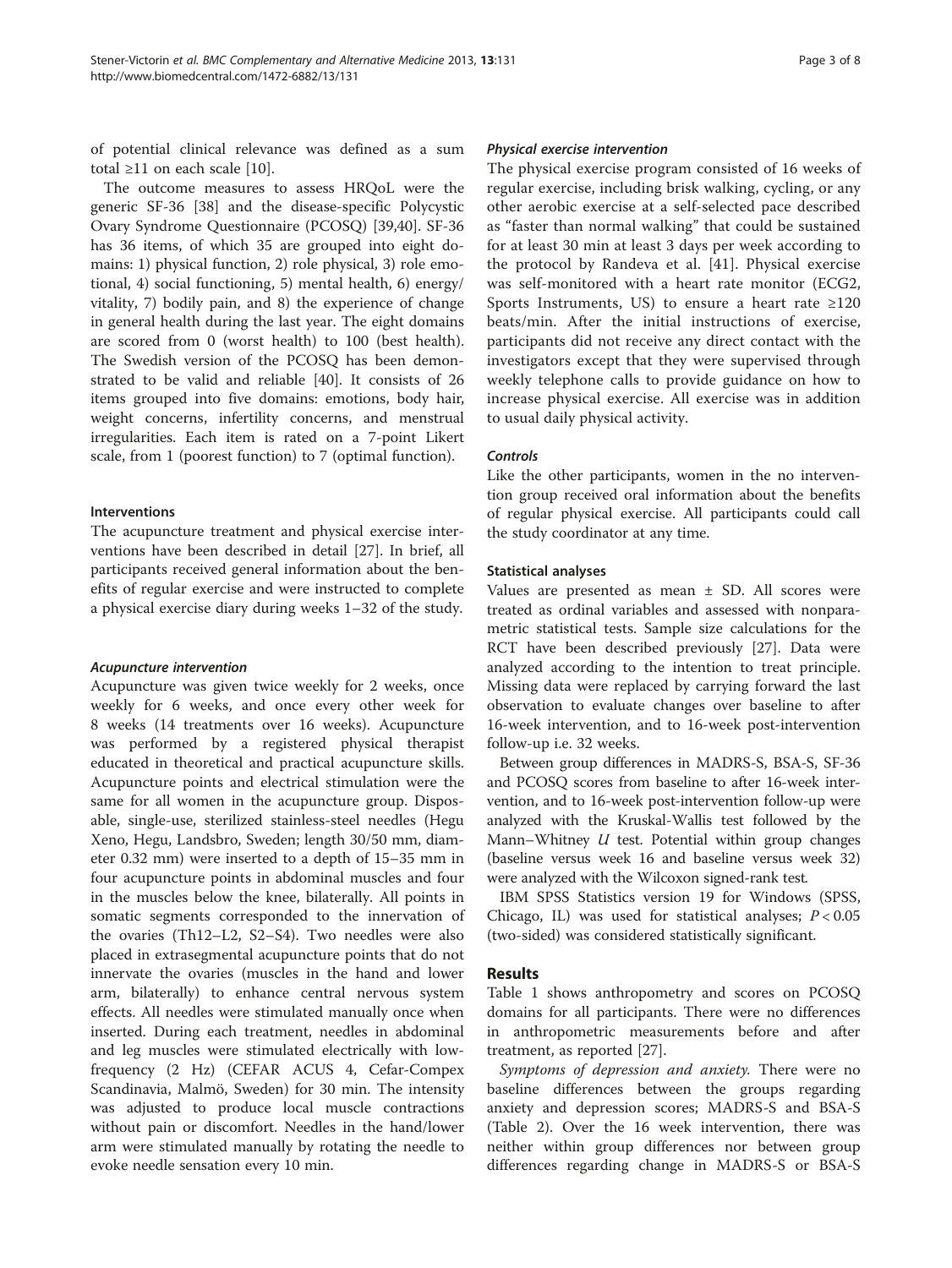<span id="page-3-0"></span>Table 1 Anthropometry and PCOSQ domains of women with polycystic ovary syndrome

|                 | PCOS $(n = 72)$ |
|-----------------|-----------------|
| Anthropometry   |                 |
| Age (years)     | $29.9 \pm 4.4$  |
| BMI ( $kg/m2$ ) | $28.1 \pm 7.4$  |
| <b>WHR</b>      | $0.84 \pm 0.07$ |
| PCOSQ           |                 |
| <b>Emotions</b> | $4.4 \pm 1.2$   |
| Body hair       | $3.4 \pm 2.0$   |
| Body weight     | $3.6 \pm 2.0$   |
| Infertility     | $4.0 \pm 1.7$   |
| Menstruation    | $4.0 \pm 1.1$   |

Values are mean ± SD. BMI, body mass index; WHR, waist hip ratio; PCOSQ, polycystic ovary syndrome questionnaire.

scores (Table [3\)](#page-4-0). At week 32, the MADRS-S score was significantly lower in the acupuncture group (Table [4](#page-5-0)). No change was observed between baseline and week 32 in MADRS score was observed in the exercise group at week 32. The BSA-S score was significantly lower within the acupuncture group at week 32 and differed from that in the exercise group but not the control group (Table [4](#page-5-0)). Although there was no within group change in the

|  |  | <b>Table 2 Baseline characteristics</b> |
|--|--|-----------------------------------------|
|--|--|-----------------------------------------|

HRQoL. There were no baseline differences between the groups regarding HRQoL; SF-36 and PCOSQ scores (Table 2). Between baseline and week 16, the SF-36 domain role physical score increased within the acupuncture group and the delta change differed from that in the exercise group which had decreased but not the control group (Table [3\)](#page-4-0). The SF-36 domains social functioning, energy/vitality, general health perception and the mental component summary score increased within the acupuncture group between baseline and week 16, although there were no between group differences. Between baseline and follow up, the SF-36 domains role physical, energy/vitality, general health perception and the mental component summary score increased within the acupuncture group, with no between group differences (Table [4\)](#page-5-0).

Within the physical exercise group the physical functioning score was higher at week 32 compared to baseline, and delta change differed from that in the acupuncture and control groups (Table [4](#page-5-0)). The general health perception score increased within the exercise intervention group. Within the control group, role emotional score was greater at week 32 compared to baseline.

|                             | Acupuncture $(n = 28)$ | Physical exercise ( $n = 29$ ) | Control $(n = 15)$ | P Between group |
|-----------------------------|------------------------|--------------------------------|--------------------|-----------------|
| Depression & Anxiety scores |                        |                                |                    |                 |
| MADRS-S sum total           | $10.7 \pm 6.2$         | $10.8 \pm 9.0$                 | $13.8 \pm 9.4$     | ns              |
| BSA-S sum total             | $13.1 \pm 6.4$         | $11.3 \pm 6.0$                 | $14.6 \pm 5.7$     | ns              |
| SF36 domains                |                        |                                |                    |                 |
| Physical functioning        | $88.6 \pm 16.4$        | $87.9 \pm 15.0$                | $92.3 \pm 10.0$    | ns              |
| Role physical               | $67.9 \pm 33.9$        | $86.2 \pm 22.7$                | $76.7 \pm 30.6$    | ns              |
| Role emotional              | $52.4 \pm 43.9$        | $47.1 \pm 42.3$                | $37.8 \pm 41.5$    | ns              |
| Social functioning          | $74.6 \pm 21.6$        | $67.2 \pm 26.2$                | $67.5 \pm 31.3$    | ns              |
| Mental health               | $60.3 \pm 19.5$        | $60.3 \pm 19.9$                | $56.0 \pm 23.1$    | ns              |
| Energy/vitality             | $44.3 \pm 22.0$        | $48.8 \pm 23.9$                | $46.6 \pm 19.2$    | ns              |
| Bodily pain                 | $73.4 \pm 19.4$        | $71.9 \pm 32.6$                | $72.9 \pm 23.5$    | ns              |
| General health perception   | $56.6 \pm 25.2$        | $63.7 \pm 18.0$                | $64.6 \pm 18.6$    | ns              |
| SF36 summary scores         |                        |                                |                    |                 |
| Physical component summary  | $50.1 \pm 9.8$         | $53.1 \pm 7.4$                 | $54.4 \pm 6.1$     | ns              |
| Mental component summary    | $35.7 \pm 14.2$        | $33.8 \pm 12.9$                | $30.8 \pm 15.2$    | ns              |
| PCOSQ                       |                        |                                |                    |                 |
| Emotions                    | $4.7 \pm 1.2$          | $4.2 \pm 1.1$                  | $4.2 \pm 1.2$      | ns              |
| Body hair                   | $4.0 \pm 2.2$          | $2.9 \pm 1.9$                  | $3.3 \pm 1.9$      | ns              |
| Body weight                 | $4.1 \pm 2.2$          | $3.3 \pm 2.0$                  | $3.1 \pm 1.7$      | ns              |
| Infertility                 | $4.2 \pm 1.7$          | $3.6 \pm 1.6$                  | $4.5 \pm 1.6$      | ns              |
| Menstruation                | $4.1 \pm 0.9$          | $3.9 \pm 1.2$                  | $4.0 \pm 1.4$      | ns              |

Values are mean ± SD. Between-group differences at baseline were determined with the Kruskal-Wallis test.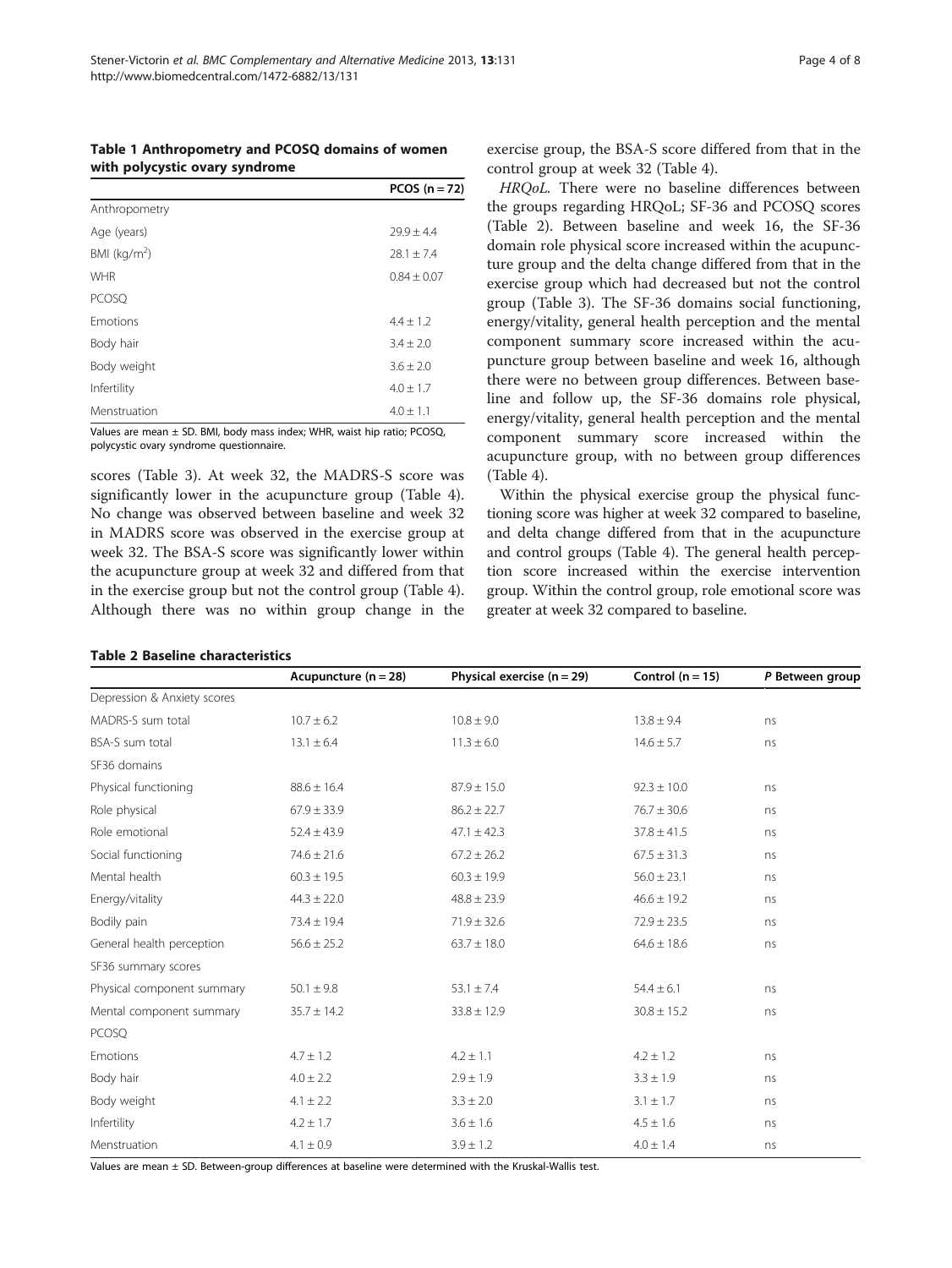|                             | Acupuncture $(n = 28)$      |         | Physical exercise ( $n = 29$ ) |         | Control $(n = 15)$         |        | $P^*$ |
|-----------------------------|-----------------------------|---------|--------------------------------|---------|----------------------------|--------|-------|
|                             | Mean $\pm$ SD               | Δ%      | Mean $\pm$ SD                  | Δ%      | Mean $\pm$ SD              | Δ%     |       |
| Depression & Anxiety scores |                             |         |                                |         |                            |        |       |
| MADRS-S sum total           | $-0.96 \pm 5.25$            | $-9.0$  | $0.52 \pm 7.62$                | 4.8     | $1.53 \pm 5.33$            | 11.1   | ns    |
| BSA-S sum total             | $-1.61 \pm 4.72$            | $-12.3$ | $0.41 \pm 5.62$                | 3.6     | $-0.13 \pm 3.96$           | $-0.9$ | ns    |
| SF-36 domains               |                             |         |                                |         |                            |        |       |
| Physical functioning        | $-1.7 \pm 12.9$             | $-1.9$  | $0.9 \pm 10.2$                 | 1.0     | $-4.0 \pm 8.1$             | $-4.3$ | ns    |
| Role physical               | $8.0 \pm 31.2^{A,a}$        | 11.8    | $-16.4 \pm 36.8$ <sup>d</sup>  | $-19.0$ | $-6.7 \pm 27.5$            | $-8.7$ | 0.046 |
| Role emotional              | $6.5 \pm 35.8$              | 12.4    | $5.7 \pm 45.5$                 | 12.1    | $15.6 \pm 35.3$            | 41.3   | ns    |
| Social functioning          | $8.0 \pm 17.7$ <sup>a</sup> | 10.7    | $3.0 \pm 23.1$                 | 4.5     | $-3.3 \pm 18.0$            | $-4.9$ | ns    |
| Mental health               | $5.7 \pm 16.0$              | 9.5     | $-1.1 \pm 19.8$                | $-1.8$  | $-4.5 \pm 13.7$            | $-8.0$ | ns    |
| Energy/vitality             | $8.4\pm16.9$ b              | 19.0    | $0.7 \pm 16.8$                 | 1.4     | $-1.2 \pm 16.4$            | $-2.6$ | ns    |
| Bodily pain                 | $2.2 \pm 21.2$              | 3.0     | $1.3 \pm 30.2$                 | 1.8     | $-3.0 \pm 19.7$            | $-4.1$ | ns    |
| General health perception   | $5.9 \pm 13.6^a$            | 10.4    | $1.2 \pm 11.6$                 | 1.9     | $-5.5 \pm 16.8$            | $-8.5$ | ns    |
| SF-36 summary scores        |                             |         |                                |         |                            |        |       |
| Physical component          | $0.4 \pm 6.4$               | 0.8     | $-1.6 \pm 6.2$                 | $-3.0$  | $-3.2 \pm 4.6$             | $-5.9$ | ns    |
| Mental component            | $4.3 \pm 9.7^{\rm b}$       | 12.0    | $1.6 \pm 10.5$                 | 4.7     | $1.5 \pm 9.2$              | 4.9    | ns    |
| PCOSQ domains               |                             |         |                                |         |                            |        |       |
| Emotions                    | $0.8 \pm 0.8^{\circ}$       | 17.0    | $0.8 \pm 1.2^e$                | 19.0    | $0.7 \pm 0.79$             | 16.7   | ns    |
| Body hair                   | $-0.1 \pm 0.8$              | $-2.5$  | $0.1\pm0.6$                    | 3.4     | $0.2 \pm 1.1$              | 6.1    | ns    |
| Body weight                 | $0.2 \pm 0.5$               | 4.9     | $0.1 \pm 1.1$                  | 3.0     | $0.6 \pm 1.0$ <sup>f</sup> | 19.4   | ns    |
| Infertility                 | $0.3 \pm 1.0$               | 7.1     | $0.4 \pm 1.0^{d}$              | 11.1    | $0.0 \pm 0.7$              | 0.0    | ns    |
| Menstruation                | $0.4 \pm 1.0$               | 9.8     | $0.4 \pm 1.0$                  | 10.3    | $0.4 \pm 0.8$ <sup>f</sup> | 10.0   | ns    |

<span id="page-4-0"></span>

| Table 3 Changes in outcome measures from baseline to week 16 directly after treatment |  |  |
|---------------------------------------------------------------------------------------|--|--|
|---------------------------------------------------------------------------------------|--|--|

 $*$ Intergroup differences for the changes from baseline to week 16 were determined by the Kruskal-Wallis test followed by Mann–Whitney U-test:  ${}^{\sf A}$ P < 0.05 vs physical exercise. Within group changes were determined by Wilcoxon rank-sum test:  ${}^3\!P\! < 0.05$  (acupuncture group);  ${}^{\mathrm{b}}\!P\! < 0.01$  (acupuncture group);  ${}^{\mathrm{c}}\!P\! < 0.001$ (acupuncture group); <sup>d</sup>P < 0.05 (exercise group); <sup>e</sup>P < 0.001 (exercise group); <sup>f</sup>P < 0.05 (control group); <sup>9</sup>P < 0.001 (control group).

There were no between group differences on delta change between baseline and week 16 in any of the five PCOSQ domains (Table 3). The emotions domain increased significantly within all three groups between baseline and week 16; the infertility domain increased within the exercise group, and the body weight and menstruation domains increased within the control group (Table 3).

At 32 week follow-up, improvement in the infertility domain was observed within the exercise group and delta change differed from that in the control group (Table [4](#page-5-0)). The emotion domain was higher at week 32 compared to baseline within the acupuncture and exercise groups, and the body weight domain was higher in the control group at week 32 compared to baseline.

## **Discussion**

This is the first study to evaluate the effect of acupuncture on affective symptoms and HRQoL in women with PCOS. We demonstrated a within group reduction in depression and anxiety scores at follow up 16 weeks after the last treatment. HRQoL was greater in the acupuncture group, as reflected by increased scores in the SF-36 domain role

physical after a 16 week intervention. In addition, the SF-36 domains social functioning, energy/vitality, and general health perception and the mental component of SF-36 summary scores improved within the acupuncture group although there were no between-group differences. The effect remained at 32 weeks follow-up in the domain roles physical, energy/vitality, and general health perception and in the mental component of SF-36 summary scores. The emotion domain in the PCOSQ also improved significantly after the 16 week acupuncture intervention, which persisted at 32 weeks.

The results in the present study are in line with previous reports indicating that acupuncture can reduce symptoms of anxiety [[42](#page-7-0)] and depression [\[22,23,25\]](#page-7-0) and improve HRQoL [[28,30,31\]](#page-7-0) in other conditions than PCOS. The effect of acupuncture was more pronounced on anxiety symptoms and there was a clear tendency of decrease within the acupuncture group immediately after the treatment period but it did not reach statistical significance. At the follow up, the decrease was even larger and decreased symptoms of anxiety as compared to the exercise group. This may reflect that the effect of treatment last at least 4 months after the treatment period.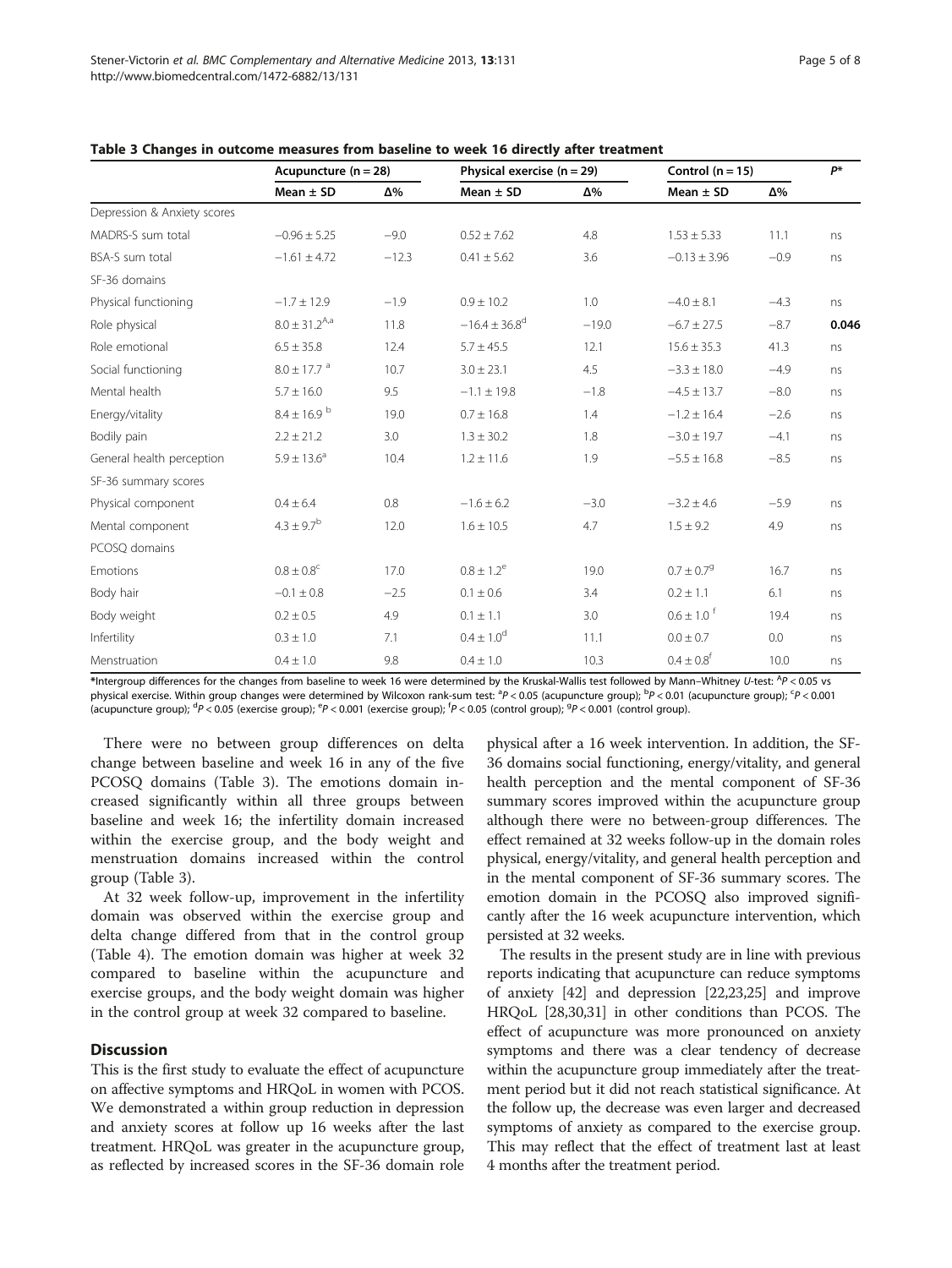| <b>Outcome measure</b>      |                               | Acupuncture $(n = 28)$ |                              | Physical exercise ( $n = 29$ ) | Control $(n = 15)$           |            | p*    |
|-----------------------------|-------------------------------|------------------------|------------------------------|--------------------------------|------------------------------|------------|-------|
|                             | Mean $\pm$ SD                 | $\Delta\%$             | Mean $\pm$ SD                | $\Delta\%$                     | $Mean \pm SD$                | $\Delta\%$ |       |
| Depression & Anxiety scores |                               |                        |                              |                                |                              |            |       |
| MADRS-S sum total           | $-1.00 \pm 8.07$ <sup>a</sup> | $-9.3$                 | $0.55 \pm 8.00$              | 5.1                            | $1.00 \pm 6.94$              | 7.2        | ns    |
| BSA-S sum total             | $-1.74 \pm 7.88$ A,a          | $-13.3$                | $1.41 \pm 6.86$ <sup>B</sup> | 12.5                           | $-1.53 \pm 3.78$             | $-10.5$    | 0.027 |
| SF-36 domains               |                               |                        |                              |                                |                              |            |       |
| Physical functioning        | $-2.5 \pm 17.4$               | $-2.8$                 | $3.8 \pm 6.7$ C,d            | 4.3                            | $-3.7 \pm 7.4$               | $-4.0$     | 0.008 |
| Role physical               | $12.5 \pm 33.7^a$             | 18.4                   | $-0.9 \pm 19.5$              | $-1.0$                         | $-6.7 \pm 27.5$              | $-8.7$     | ns    |
| Role emotional              | $11.9 \pm 40.8$               | 22.7                   | $17.2 \pm 42.4$              | 36.5                           | 22.2 $\pm$ 34.9 <sup>t</sup> | 58.7       | ns    |
| Social functioning          | $5.8 \pm 20.5$                | 7.8                    | $5.2 \pm 25.3$               | 7.7                            | $2.5 \pm 21.2$               | 3.7        | ns    |
| Mental health               | $6.3 \pm 19.5$                | 10.4                   | $4.1 \pm 20.0$               | 6.8                            | $-4.3 \pm 21.9$              | $-7.7$     | ns    |
| Energy/vitality             | $11.3 \pm 17.0^{\rm b}$       | 25.5                   | $5.5 \pm 20.5$               | 11.3                           | $-4.2 \pm 18.3$              | $-9.0$     | ns    |
| Bodily pain                 | $2.8 \pm 20.6$                | 3.8                    | $3.6 \pm 30.0$               | 5.0                            | $0.3 \pm 15.8$               | 0.4        | ns    |
| General health perceptions  | $6.8 \pm 16.0^a$              | 12.0                   | $5.3 \pm 10.0$ <sup>c</sup>  | 8.3                            | $-4.6 \pm 19.2$              | $-7.1$     | ns    |
| SF-36 summary scores        |                               |                        |                              |                                |                              |            |       |
| Physical component summary  | $0.5 \pm 7.9$                 | 1.0                    | $0.2 \pm 5.2$                | 0.4                            | $-1.7 \pm 5.1$               | $-3.1$     | ns    |
| Mental component summary    | $5.1 \pm 12.4^a$              | 14.3                   | $4.3 \pm 11.6$               | 12.7                           | $1.8 \pm 11.6$               | 5.8        | ns    |
| PCOSQ domains               |                               |                        |                              |                                |                              |            |       |
| Emotions                    | $0.4 \pm 0.8^{\circ}$         | 8.5                    | $0.6 \pm 1.0$ <sup>d</sup>   | 14.3                           | $0.1 \pm 0.7$                | 2.4        | ns    |
| Body hair                   | $-0.1 \pm 0.9$                | $-2.5$                 | $0.1 \pm 0.8$                | 3.4                            | $-0.2 \pm 0.8$               | $-6.1$     | ns    |
| Body weight                 | $0.2 \pm 0.8$                 | 4.9                    | $0.2 \pm 1.2$                | 6.1                            | $0.4 \pm 0.8$ <sup>f</sup>   | 12.9       | ns    |
| Infertility                 | $0.2 \pm 1.1$                 | 4.8                    | $0.6 \pm 1.2~^{B,d}$         | 16.7                           | $-0.1 \pm 0.8$               | $-2.2$     | 0.014 |
| Menstruation                | $0.3 \pm 1.0$                 | 7.3                    | $-0.1 \pm 1.0$               | $-2.6$                         | $-0.5 \pm 1.0$               | $-12.5$    | ns    |

<span id="page-5-0"></span>

| Table 4 Changes in outcome measures from baseline to follow-up week 32 |  |  |
|------------------------------------------------------------------------|--|--|
|------------------------------------------------------------------------|--|--|

 $*$ Intergroup differences for the changes from baseline to week 16 were determined by the Kruskal-Wallis test followed by Mann–Whitney U-test:  ${}^{\text{A}}P$  < 0.05 vs physical exercise; <sup>B</sup>P < 0.05 *vs* control group; <sup>C</sup>P < 0.05 vs EA and control group. Within group changes were determined by Wilcoxon rank-sum test: <sup>a</sup>P < 0.05 (acupuncture group); <sup>b</sup>P < 0.01 (acupuncture group); <sup>c</sup>P < 0.05 (exercise group); <sup>d</sup>P < 0.01 (exercise group); <sup>e</sup>P < 0.001 (exercise group); <sup>f</sup>P < 0.05 (control group).

The acupuncture protocol used in the present study was designed to improve reproductive and endocrine function. Accordingly, needles were placed in abdominal and leg muscles with the same innervation as the ovaries. Additionally two points, one in each hand was placed. Points in arm/hand and leg/feet are considered to have a strong input to central nervous system [[43\]](#page-7-0). If the primary aim of this study would have been to elucidate the efficacy of acupuncture on symptoms of anxiety and depression and HRQoL, the acupuncture protocol would have been the same but with additional points in the head, e.g. EX1 and GV20 and stimulated electrically since these points has been shown to relive symptoms of depression [\[22,23,25](#page-7-0)].

There was no effect on symptoms of anxiety and depression in the exercise group, while the SF-36 domain physical functioning score and the PCOSQ domain infertility improved at the 16-week follow-up compared with the control group. Directly after the treatment period, the exercise group improved in the PCOSQ domains emotion and infertility scores. The improvement in the infertility score in the exercise group may reflect an effect on menstrual function. In the primary study [[27\]](#page-7-0), the menstrual function was increased both after the treatment and at follow up which most likely reflect improved infertility score on PCOSQ.

A lifestyle program, including dietary intervention leading to considerable weight loss, has been shown to induce major improvement in HRQoL in patients with type 2 diabetes, and the addition of exercise was important for maintaining better HRQoL [\[44](#page-7-0)]. However, studies of lifestyle intervention in women with PCOS have not shown that exercise reduces symptoms of anxiety and depression and HRQoL beyond the reductions observed after dietary intervention and weight loss [\[15](#page-6-0)[,17](#page-7-0)]. Evidently, weight loss is an important predictor of improvement in affective symptoms and HRQoL. However, the effect on HRQoL in the current study cannot be attributed to weight reduction as there were no changes in weight or BMI [[27](#page-7-0)].

A recent systematic review found strong evidence that exercise reduces depressive symptoms among patients with chronic illness [\[45\]](#page-7-0). However, recently a large RCT including 361 adults with symptoms of depression found no effect of physical activity including three face to face sessions and 10 telephone calls over eight months [\[33](#page-7-0)].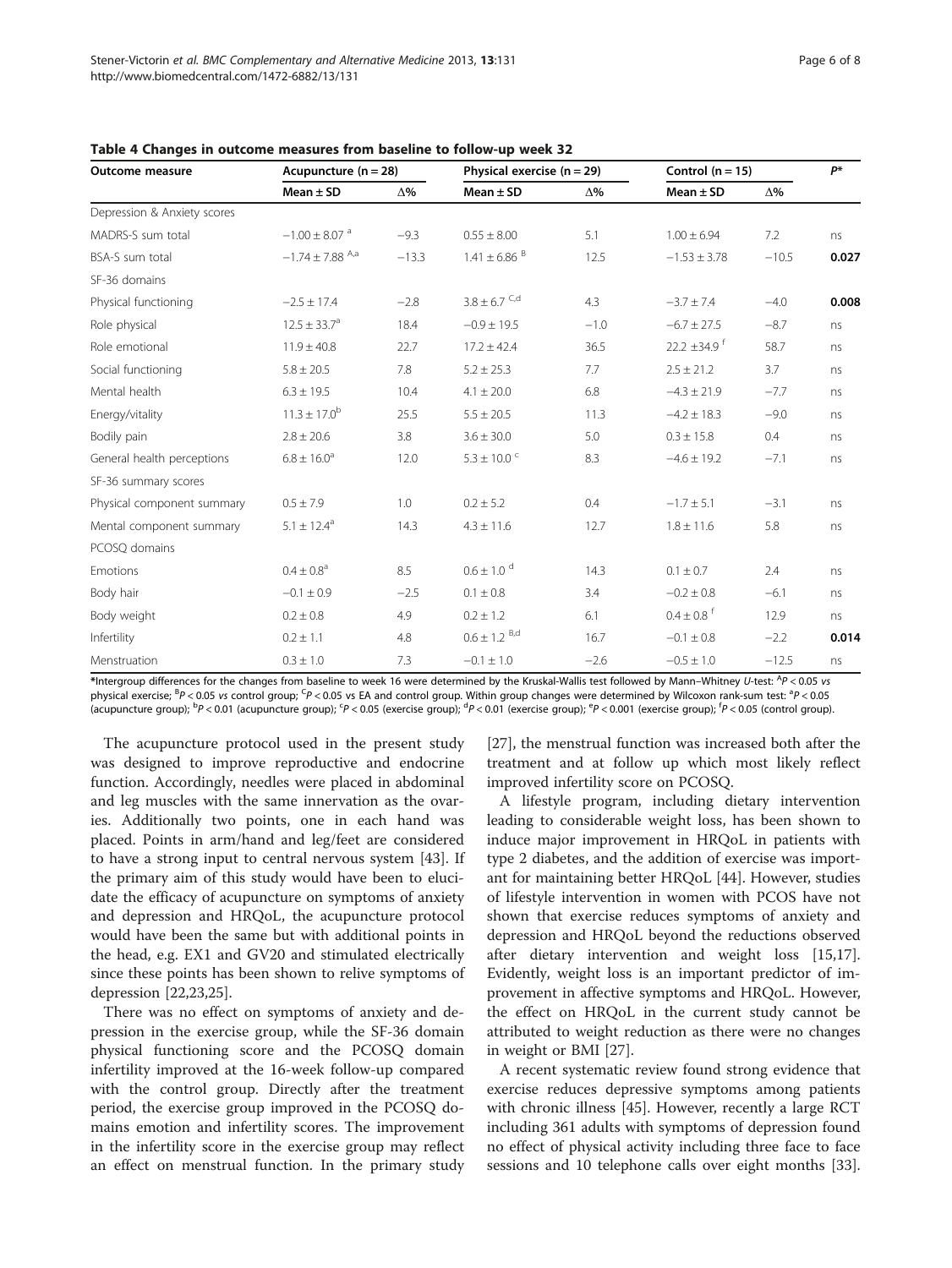<span id="page-6-0"></span>The relatively weak response in the exercise group in the present study may reflect that exercise was self-directed but with telephone support. Again, these findings indicate the need for further research on the effects of exercise in women with PCOS. Structured, supervised exercise may improve affective symptoms and HRQoL and is recommended in future studies.

The PCOSQ domains, emotions, body weight, and menstruation were higher in the control group after treatment, and the body weight domain persisted higher at the week 32 follow-up. These results suggest that merely entering a study and being examined is positive. Importantly, information on the benefits of regular physical exercise and information about their condition that may have made them feel less different and/or increased their understanding of their health concerns, was provided to all women at the baseline visit.

#### Methodological considerations

A strength of this study is the randomized design. However, it was also limited by the multiple comparisons and characteristics of the study design, as extensively discussed elsewhere [[27,46](#page-7-0)]. Importantly, the results presented in this paper stem from a secondary analysis; the study was not designed or powered to specifically address these research questions. We suggest that future RCTs for women with PCOS include assessments of anxiety and depression symptoms and HRQoL to elucidate the impact of any intervention on these variables.

#### Conclusions

In conclusion, there was a modest improvement in depression and anxiety scores in women treated with acupuncture, and improved HRQoL scores were noted in both intervention groups. Acupuncture and physical exercise are well-tolerated and safe. While not a primary focus of the clinical trial, these data suggest continued investigation of mental health outcomes in women treated for PCOS.

#### Competing interests

The authors have nothing to disclose and no competing financial interest exist.

#### Authors' contributions

Conceived and designed the trial: ESV, GH, and POJ. Performed the trial: ESV, GH, and POJ. Analyzed the data: ESV, MW, and DG. Manuscript drafting and critical discussion: ESV, GH, POJ, DG, and MW. All authors read and approved the final manuscript.

#### Acknowledgement

We thank Elizabeth Jedel for carrying out the clinical trial and Professor Anders Odén for excellent statistical advice. The study was supported by grants from the Swedish Medical Research Council (K2012-55X-15276-08-3), the Swedish Federal Government under the LUA/ALF (ALFGBG-136481), and the Regional Research and Development agreement (VGFOUREG-5171, - 11296, and −7861). No competing interest declared.

#### Author details

<sup>1</sup>Institute of Neuroscience and Physiology, Department of Physiology, Sahlgrenska Academy, University of Gothenburg, Gothenburg, Sweden. <sup>2</sup> Department of Obstetrics and Gynecology, First Affiliated Hospital Heilongjiang University of Chinese Medicine, Harbin, China. <sup>3</sup>Institute of Medicine, Department of Metabolism and Cardiovascular Research, Sahlgrenska Academy, University of Gothenburg, Gothenburg, Sweden. 4 Institute of Clinical Science, Department of Obstetrics and Gynaecology, Sahlgrenska Academy, University of Gothenburg, Gothenburg, Sweden. 5 Institute of Neuroscience and Physiology, Department of Psychiatry and Neurochemistry, Sahlgrenska Academy, University of Gothenburg, Gothenburg, Sweden. <sup>6</sup>State University of New York - Downstate Medical Center, Brooklyn, NY, USA.

Received: 7 February 2013 Accepted: 11 June 2013 Published: 13 June 2013

#### References

- 1. March WA, Moore VM, Willson KJ, Phillips DI, Norman RJ, Davies MJ: The prevalence of polycystic ovary syndrome in a community sample assessed under contrasting diagnostic criteria. Hum Reprod 2010, 25(2):544–551.
- 2. Norman RJ, Dewailly D, Legro RS, Hickey TE: Polycystic ovary syndrome. Lancet 2007, 370(9588):685–697.
- Barnard L, Ferriday D, Guenther N, Strauss B, Balen AH, Dye L: Quality of life and psychological well being in polycystic ovary syndrome. Hum Reprod 2007, 22(8):2279–2286.
- 4. Jones GL, Hall JM, Balen AH, Ledger WL: Health-related quality of life measurement in women with polycystic ovary syndrome: a systematic review. Hum Reprod Update 2008, 14(1):15–25.
- 5. Tan S, Hahn S, Benson S, Janssen OE, Dietz T, Kimmig R, Hesse-Hussain J, Mann K, Schedlowski M, Arck PC, et al: Psychological implications of infertility in women with polycystic ovary syndrome. Hum Reprod 2008, 23(9):2064–2071.
- 6. Adali E, Yildizhan R, Kurdoglu M, Kolusari A, Edirne T, Sahin HG, Yildizhan B, Kamaci M: The relationship between clinico-biochemical characteristics and psychiatric distress in young women with polycystic ovary syndrome. *J Int Med Res* 2008, 36(6):1188-1196.
- 7. Bhattacharya SM, Jha A: Prevalence and risk of depressive disorders in women with polycystic ovary syndrome (PCOS). Fertil Steril 2010, 94(1):357–359.
- 8. Deeks AA, Gibson-Helm ME, Teede HJ: Anxiety and depression in polycystic ovary syndrome: a comprehensive investigation. Fertil Steril 2010, 93(7):2421–2423.
- 9. Hollinrake E, Abreu A, Maifeld M, Van Voorhis BJ, Dokras A: Increased risk of depressive disorders in women with polycystic ovary syndrome. Fertil Steril 2007, 87(6):1369–1376.
- 10. Jedel E, Waern M, Gustafson D, Landen M, Eriksson E, Holm G, Nilsson L, Lind AK, Janson PO, Stener-Victorin E: Anxiety and depression symptoms in women with polycystic ovary syndrome compared with controls matched for body mass index. Hum Reprod 2010, 25(2):450–456.
- 11. Kerchner A, Lester W, Stuart SP, Dokras A: Risk of depression and other mental health disorders in women with polycystic ovary syndrome: a longitudinal study. Fertil Steril 2009, 91(1):207–212.
- 12. Mansson M, Holte J, Landin-Wilhelmsen K, Dahlgren E, Johansson A, Landen M: Women with polycystic ovary syndrome are often depressed or anxious-A case control study. Psychoneuroendocrinology 2008, 33(8):1132–1138.
- 13. Pastore LM, Patrie JT, Morris WL, Dalal P, Bray MJ: Depression symptoms and body dissatisfaction association among polycystic ovary syndrome women. J Psychosom Res 2011, 71(4):270–276.
- 14. Fauser BC, Tarlatzis BC, Rebar RW, Legro RS, Balen AH, Lobo R, Carmina E, Chang J, Yildiz BO, Laven JS, et al: Consensus on women's health aspects of polycystic ovary syndrome (PCOS): the Amsterdam ESHRE/ASRM-Sponsored 3rd PCOS Consensus Workshop Group. Fertil Steril 2012, 97(1):28–38 e25.
- 15. Harris-Glocker M, Davidson K, Kochman L, Guzick D, Hoeger K: Improvement in quality-of-life questionnaire measures in obese adolescent females with polycystic ovary syndrome treated with lifestyle changes and oral contraceptives, with or without metformin. Fertil Steril 2010, 93(3):1016–1019.